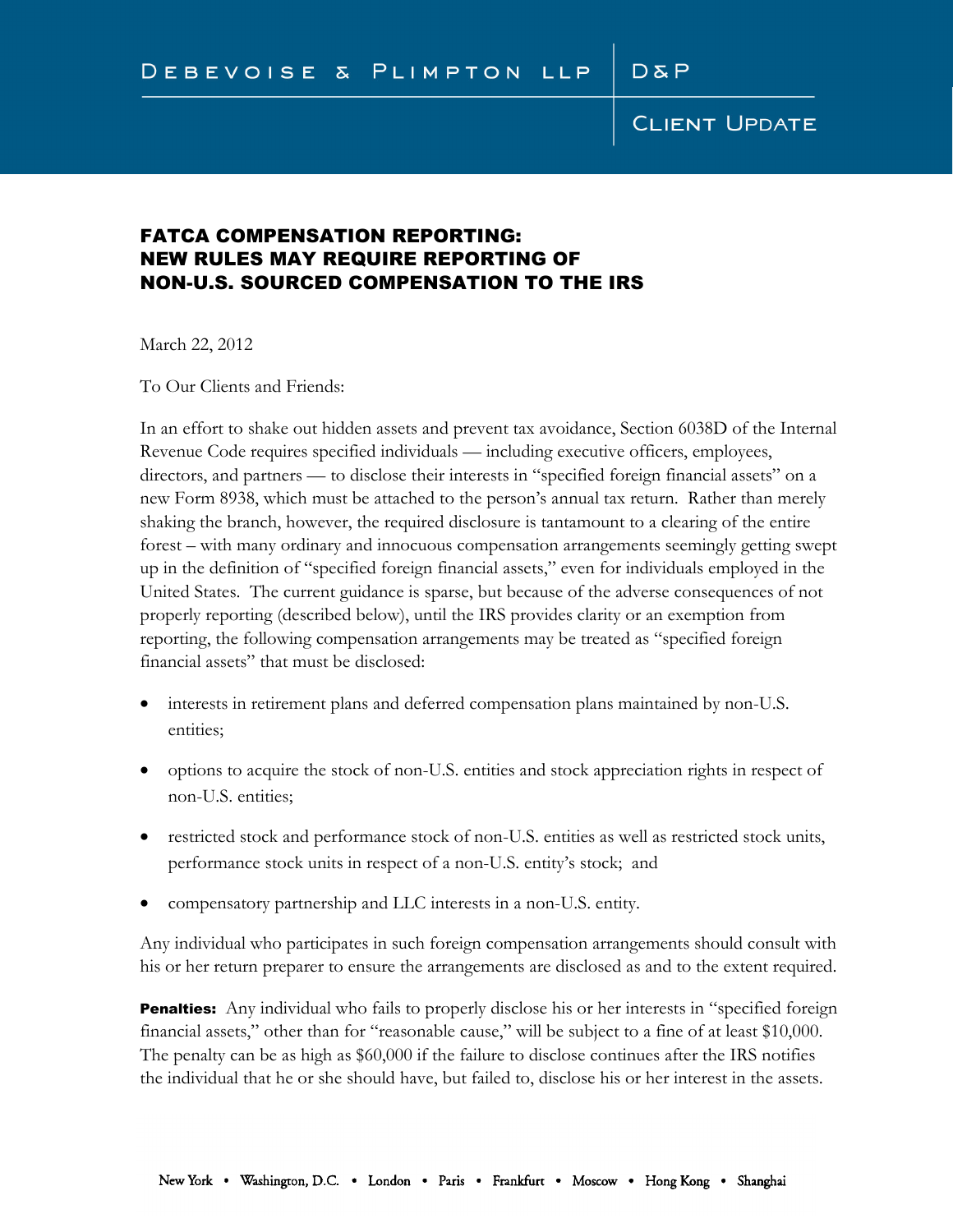In addition to these fines, under Section 6662 of the Code, the individual will be subject to an additional 40% tax on the amount of any underpayment of tax (that is, if the individual failed to timely pay a tax that is due) that is attributable to any "specified foreign financial asset" that is not properly disclosed.

Deadlines and Statute of Limitations. The Form 8938 must be filed with the individual's income tax return on the due date for the return, together with any extensions (that is, generally April 15, 2012 for the 2011 tax year or October 15, 2012, if a request for an extension is timely filed).

Under Section 6501(c) of the Code, in the case of any information that is required to be reported on the Form 8938, the statute of limitations for assessing a tax with respect to any event or period to which the information relates will not expire until three years after the IRS is provided the information required to be reported on the form. Technically, the statute of limitations for a tax year will not begin to run if an asset that is required to be reported on Form 8938 for that year has not been reported.

**Who Has to File?** A U.S. citizen, a resident alien of the United States for any part of the tax year, a nonresident alien who makes an election to be treated as a resident alien for purposes of filing a joint income tax return, and a nonresident alien who is a bona fide resident of American Samoa or Puerto Rico, in any case who has an interest in specified foreign financial assets that meet the following reporting thresholds is required to file a Form 8938:

- For taxpayers living in the U.S., unmarried taxpayers and married taxpayers filing separate returns must file a Form 8938 if the total value of the taxpayer's specified foreign financial assets is more than \$50,000 on the last day of the tax year or more than \$75,000 at any time during the tax year, and married taxpayers filing a joint income tax return must file a Form 8938 if the total value of the couple's specified foreign financial assets is more than \$100,000 on the last day of the tax year or more than \$150,000 at any time during the tax year.
- For taxpayers living abroad, the thresholds increase to \$200,000 on the last day of the tax year or more than \$300,000 at any time during the year for individual filers and \$400,000 on the last day of the tax year or more than \$600,000 at any time during the year for taxpayers filing a joint return.

What is a Specified Foreign Financial Asset? A "specified foreign financial asset" is (a) any "financial account" maintained by a foreign financial institution or (b) any other foreign financial asset that is held for investment that is not in an account maintained by a U.S. or foreign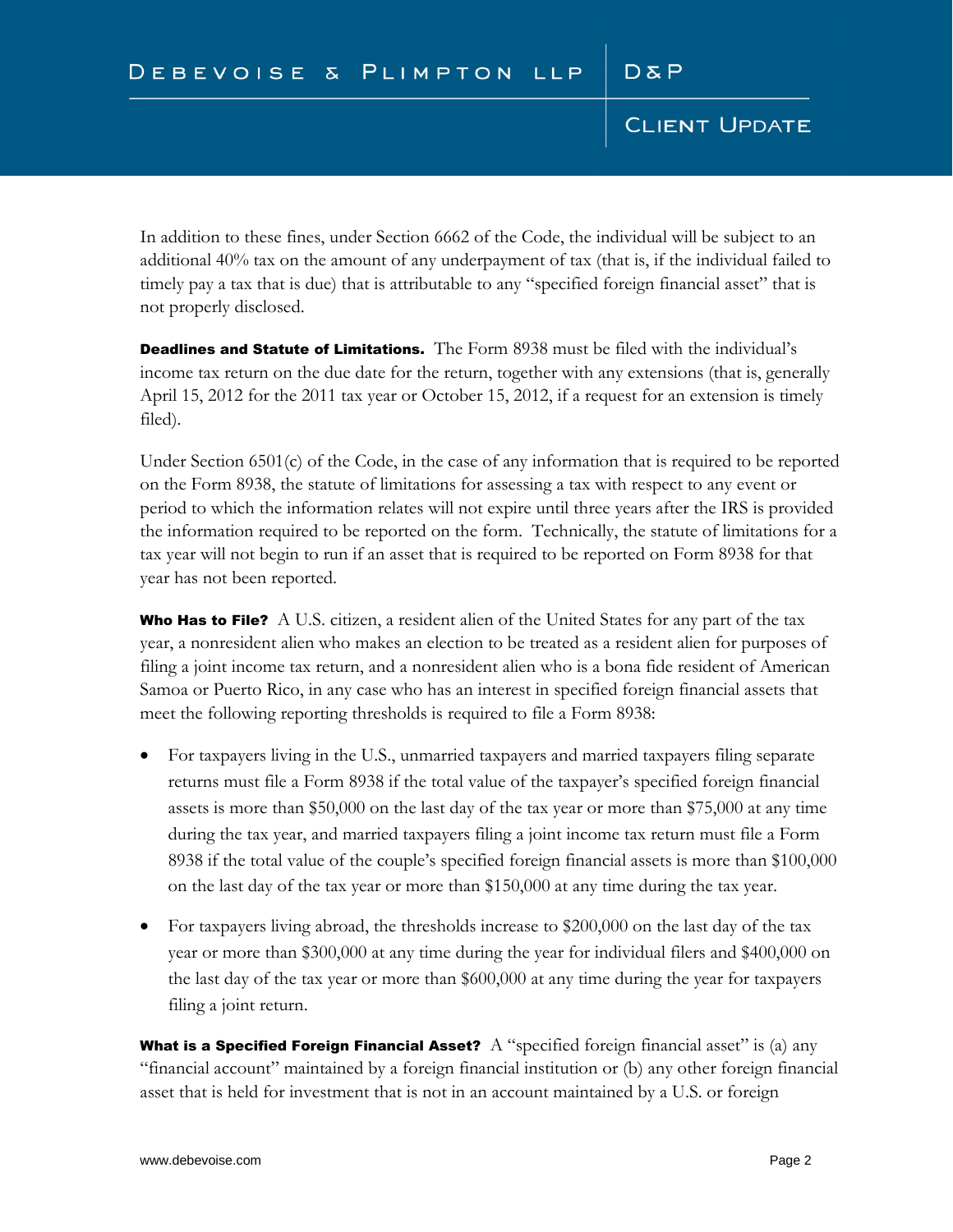financial institution, including stock or securities issued by someone other than a U.S. person, any interest in a foreign entity, and any financial instrument or contract that has as an issuer or counterparty that is other than a U.S. person.

A "financial account" is any depository or custodial account maintained by a foreign financial institution and any equity or debt interest in such an institution, other than interests that are regularly traded on an established securities market, and includes an account that is maintained by a financial institution that is organized under the laws of a U.S. possession. While a person must report an interest in a foreign financial account, the person does not have to disclose the assets that are held in the account. Foreign mutual funds, foreign hedge funds and foreign private equity funds are "foreign financial institutions." Importantly, a financial account that is maintained by a U.S. payer (such as a domestic financial institution, a domestic branch of a foreign bank or foreign insurance company, or a foreign branch or foreign subsidiary of a U.S. financial institution), is not considered a specified foreign financial asset and does not have to be reported on a Form 8938.

Examples of "specified foreign financial assets" other than a "financial account" include stock issued by a foreign corporation, a capital or profits interest in a foreign partnership, debt obligations issued by a foreign person, deferred compensation payable by a foreign person, and an option or other derivative interest in any of the foregoing. Generally, a person is not considered as owning an interest in a specified foreign financial asset held by a partnership, corporation, trust or estate, merely because the person is a partner, shareholder or beneficiary.

While it seems odd that rights to future compensation payable by a non-U.S. entity that would, when paid, be reported as compensation income on an employee's Form W-2 should be considered a specified foreign asset required to be reported, the IRS has not provided any compensation exemptions.

Must Unvested Awards be Reported? There is no guidance on how to treat unvested awards. Only foreign financial assets in which a person has an "interest" must be reported. The proposed and temporary regulations provide that a person has such an interest "if any income, gains, losses, deductions, gross proceeds, or distributions attributable to the holding or disposition of the specified foreign financial asset are or would be required to be reported, included or otherwise reflected by the specified person on an annual return," whether or not there are in fact "any income, gains, losses, deductions, gross proceeds, or distributions" for that year. A good argument can be made that a person does not have an "interest" in unvested awards, provided the person does not have a right to "income, gains, losses, deductions, gross proceeds, or distributions attributable to" in respect of the award. Moreover, under Section 83 of the Code, an employee is not considered the tax owner of restricted property until it has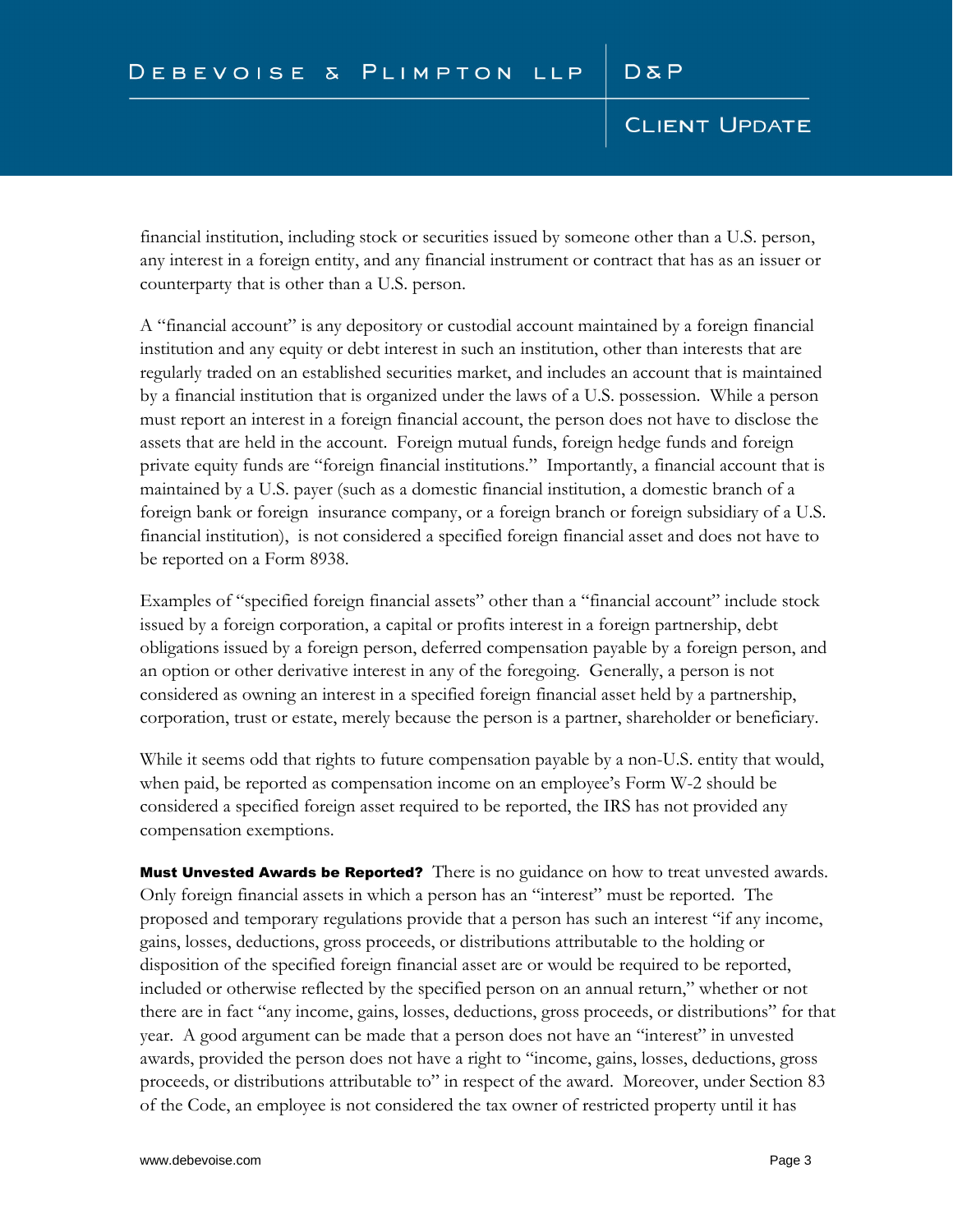vested. But until the IRS clarifies that this analysis is correct, there remains a risk that the IRS views unvested compensation as reportable.

**What Must be Reported?** Taxpayers must provide a description of the specified foreign financial asset as well as the maximum value of the asset during the year.

**Valuation.** A taxpayer may rely on periodic statements for the tax year to report the value of a financial account, and may value other foreign financial assets at their fair market value as of the last day of the year, unless the person knows or has reason to know based on readily accessible information (such as is available for publicly traded stock) that the statements or value do not reflect a reasonable estimate of the maximum value for the year.

Special valuation rules apply to retirement plans and deferred compensation arrangements, which generally value these interests at the fair market value of the person's beneficial interest in the retirement plan or deferred compensation plan on the last day of the year. If the person does not know or have reason to know based on readily accessible information what the fair market value is on the last day of the year, then the value is deemed to be the fair market value of the cash and property distributed to the person during the year or, if no distributions were made, zero.

There is no guidance as to how equity compensation is to be valued. Until further guidance is provided, the most logical path would appear to be to value stock awards based on their fair market value, and stock options and stock appreciation based on their spread value (the excess of fair market value over the exercise of base price of the award), as this would be how the amount of income associated with the award would be measured.

If the asset is denominated in a foreign currency, the value must be determined in that currency, and converted to U.S. dollars based on the exchange rate on December 31 (whether or not the asset was disposed of prior to December 31).

**Unanswered Questions.** The new rules leave many questions unanswered in addition to the questions raised above. Moreover, whether a particular compensation arrangement must be reported (or, due to the lack of clarity in the rules, it would be advisable to report the arrangement) may very well depend on the facts and circumstances of the arrangement.